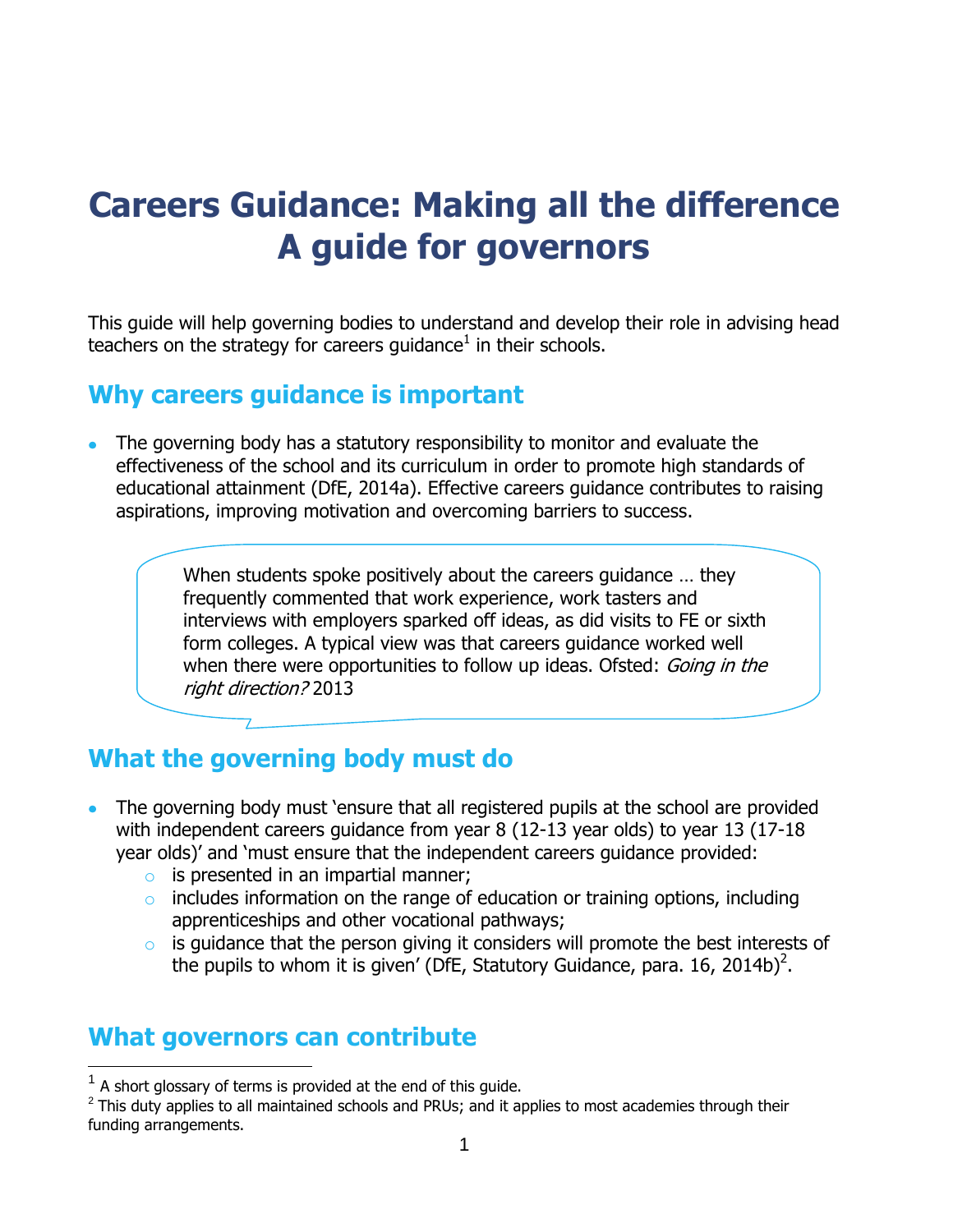Collectively and individually, governors bring a range of skills and knowledge that can help to improve the quality of careers provision including:

- awareness of the needs and expectations of students, their families and the wider  $\bullet$ community
- understanding of the local labour market and its opportunities
- useful contacts in other education and training provision and in the community that can  $\bullet$ be harnessed to create opportunities for students
- personal experience of career planning and development in employment and adult life
- business, financial and HR skills to support strategic planning, effective deployment of resources, recruitment of specialist careers staff, workforce development and review and evaluation.

Actions that the governing body could consider include:

- ensuring oversight of the school's careers provision by the appropriate committee. The curriculum committee, for example, could make sure that the careers policy is up-todate and it could monitor the effectiveness of provision against the annual careers delivery plan. The committee could also receive regular reports ensuring that methods of intervention are centrally recorded, funding streams such as Pupil Premium are being used to good effect and destination data is embedded as part of the school's overall use of raising attainment, achievement and participation data
- identifying a link governor such as a local employer governor to support and challenge the careers staff (where the school has a policy of linking individual governors with different departments)
- encouraging the school to work towards achieving (or maintaining) a nationallyvalidated quality award (http://www.careersengland.org.uk/quality.php?page=introduction) to instil confidence in the careers provision and raise the profile of the school
- seeking out appropriate opportunities to talk to learners about their experience of the school's careers provision, e.g. by attending events or by inviting a group of young people to talk to the governors' curriculum committee.

# **The policy framework**

The 2011 Education Act made schools responsible for securing independent and impartial careers guidance from September 2012. In the following year, the duty was extended down to year 8 and up to year 13. The statutory requirements for careers and workrelated education have been removed.

The National Careers Service has been funded to provide a youth helpline and web-chat alongside the website which is mainly for adults. From October 2014, the National Careers Service will expand its offer to schools and colleges to include brokering relationships with and between schools, colleges, local communities and employers, working with the ;local Jobcentre Plus where appropriate.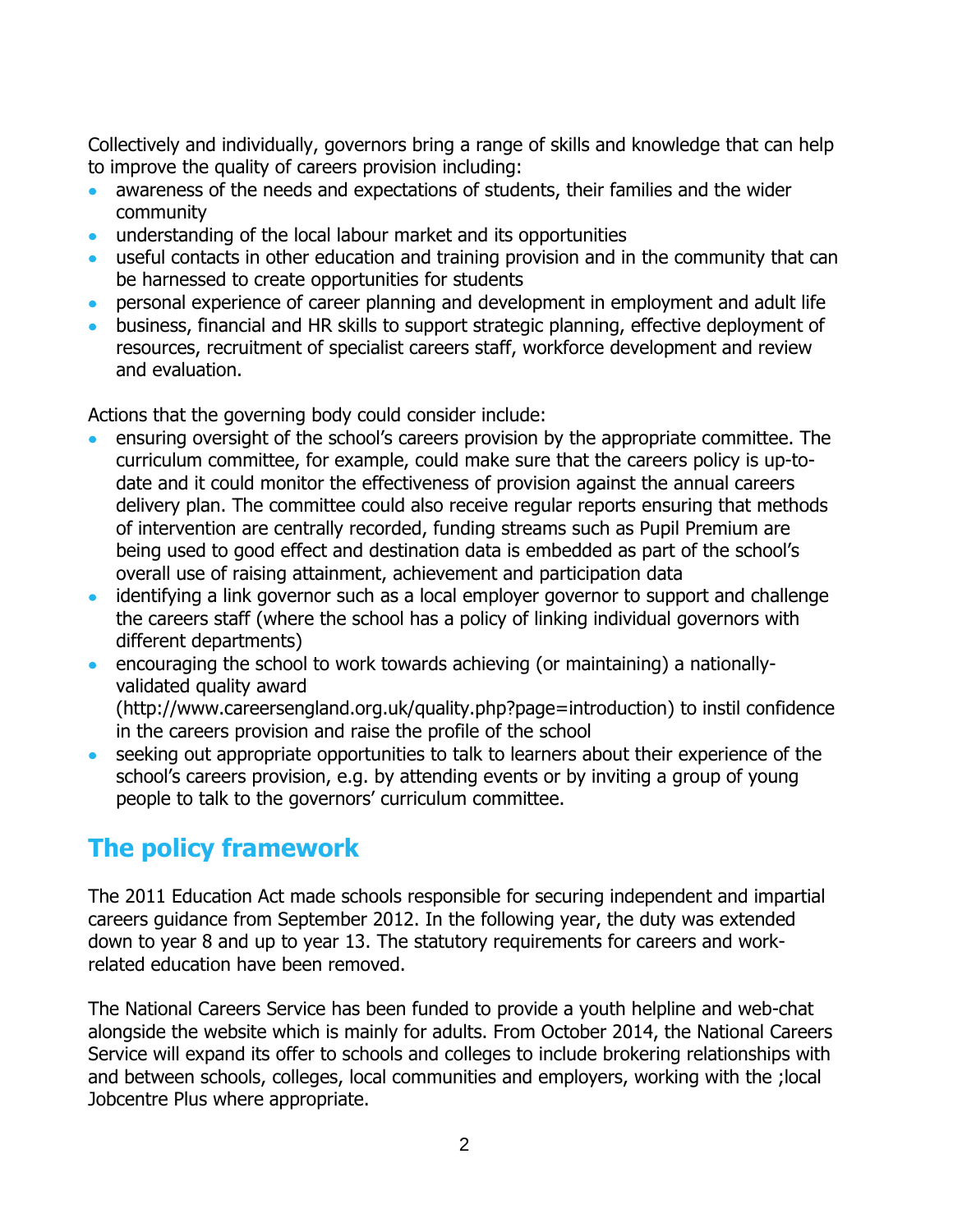The government is keen for employers, schools and others to work together to inspire young people about the world of work. Students' real-life contacts with the world of work are central to this vision (DfE, 2013b).

Ofsted inspectors are expected to check that schools are meeting their new duty when they evaluate leadership and management in the school. The DfE is also suggesting to governors, schools and parents that attainment and destination measures should be used to assess the quality of careers provision.

> The extent to which timely information, advice and guidance provide pupils with a good understanding of the full range of options available to assist them to make informed decisions about their next steps in education, training or employment; the availability and quality of advice and guidance on learning and career pathways; and whether staff have the necessary qualifications, experience and skills to provide information, advice and quidance. (Ofsted: Subsidiary quidance: Supporting the inspection of maintained schools and academies. Para 120. April 2014)

Face-to-face advice and guidance provided by individuals from the world of work, alumni, mentors and coaches and careers advisers is regarded as important. Careers advisers have a particular role in helping disadvantaged and vulnerable students to make transitions and those at risk of becoming NEET (not in education, employment or training). The government is also strongly supportive of initiatives to promote traineeships and apprenticeships, enterprise, employability, awareness of STEM careers, financial capability (within Citizenship at KS3&4) and volunteering.

### **Understanding your school's model of careers guidance**

Schools are free to be more ambitious than government policy requires in developing a model of careers guidance that meets the needs of all of their students. The DfE has also published non-statutory advice and case studies to inspire schools (DfE, 2014c). An expanded model can make all the difference between careers guidance that marginally impacts on school performance and careers guidance that makes all the difference.

The key elements of a well-designed system are:

Distributed leadership – Governors and the senior leadership team set the vision for the school's careers provision (linked to the school's ethos, mission and specialisms) and provide strategic leadership and direction. The senior leader with over-arching responsibility manages the team of careers specialists). Middle leaders ensure effective day-to-day delivery. All relevant staff (subject teachers, tutors, etc.) take responsibility for their contributions.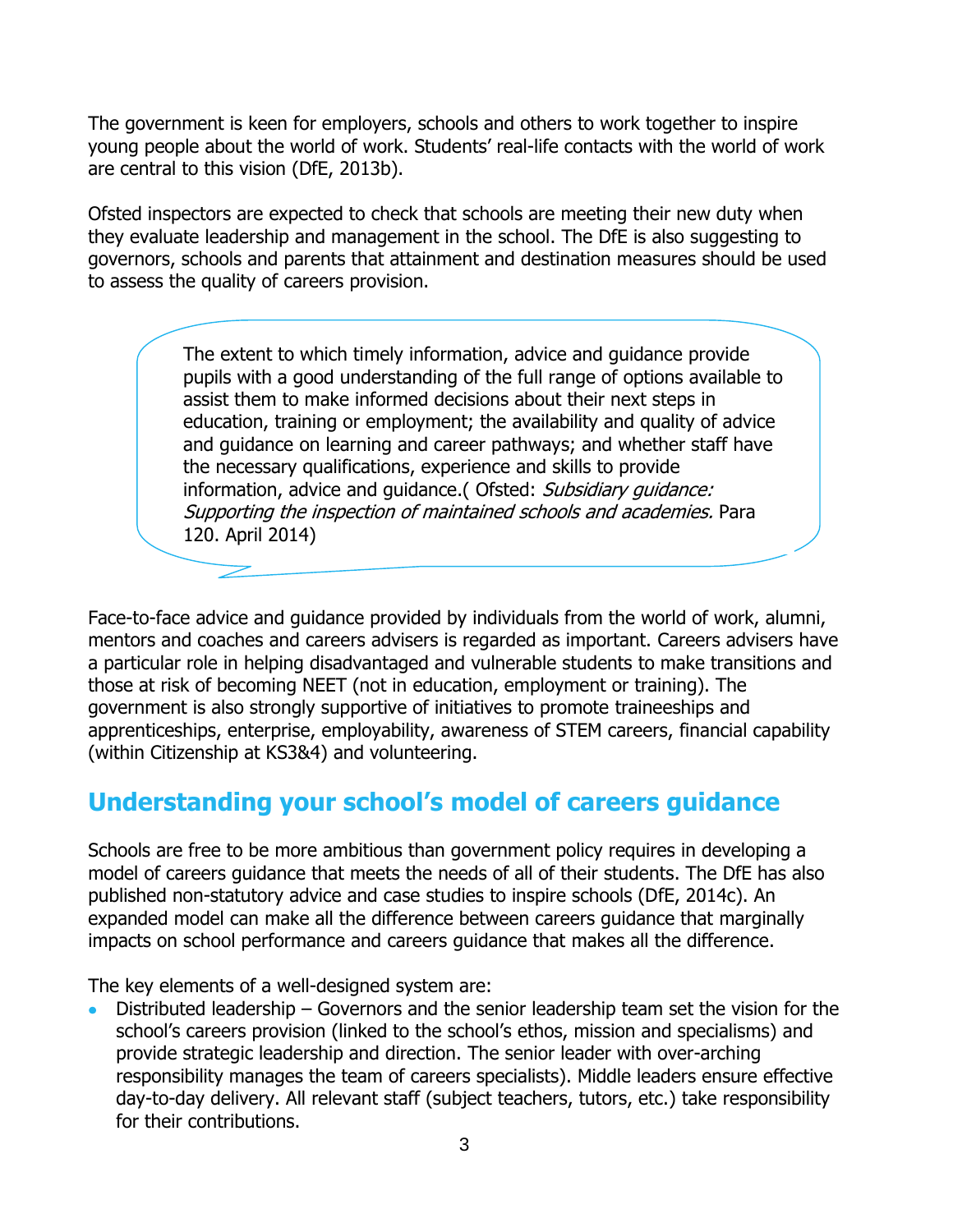- Communication students, parents and staff know what support is provided and how to access it. External partners know what is happening and how they can contribute.
- $\bullet$  Multiple access channels Delivery is assured through both curriculum channels (e.g. the PSHE programme, subject inputs, enrichment activities, work-related experiences, the VLE and online) and student support channels (e.g. the House and/or tutorial system, mentoring and coaching schemes, careers drop-in sessions and clinics).
- Interconnectivity Links are made between the different channels of provision to  $\bullet$ maximise effectiveness
- Reflectiveness The system is reviewed and evaluated to support continuing improvement.
- Openness The school recognises that formal careers education and guidance is only one small part of the careers influences on young people. The school, therefore, tries to ensure that the school's other inputs (e.g. extra-curricular and enrichment activities) and influences and ideas from outside school (e.g. family, friends) can be harnessed by the individual student.

# **Working with the Local Authority**

The Education Act 2011 and the new statutory guidance require schools to work with their local authority in providing data on their students' destinations. There are three sets of data that are reported annually to the DfE: Intended Destinations, September Guarantee and the Activity Survey.

# **Questions for governors to ask the SLT**

Each question is followed by selected hints and prompts.

#### **1. Are we fulfilling our statutory duties regarding careers guidance?**

- How well does the provision match the requirements of relevant legislation, Ofsted inspection criteria and DfE recommendations?
- Does the school have a careers guidance policy in place that is reviewed by the appropriate governors' committee (ideally every two years) and reflects national requirements and our ambitions?
- Does the school have a member of the Senior Leadership Team who takes an overall responsibility for leading and managing the school's careers provision?
- **2. What difference is the school's performance making to the career-related attainment and progression of our students?**
	- Has the school analysed the school's data on destinations at the end of KS4 and KS5 going back over the last 3-5 years?
	- Does the school regularly evaluate data on the quality and impact of the school's careers provision and use it to inform improvement?
	- How does the school promote its careers provision to students, their families, local education partners and employers?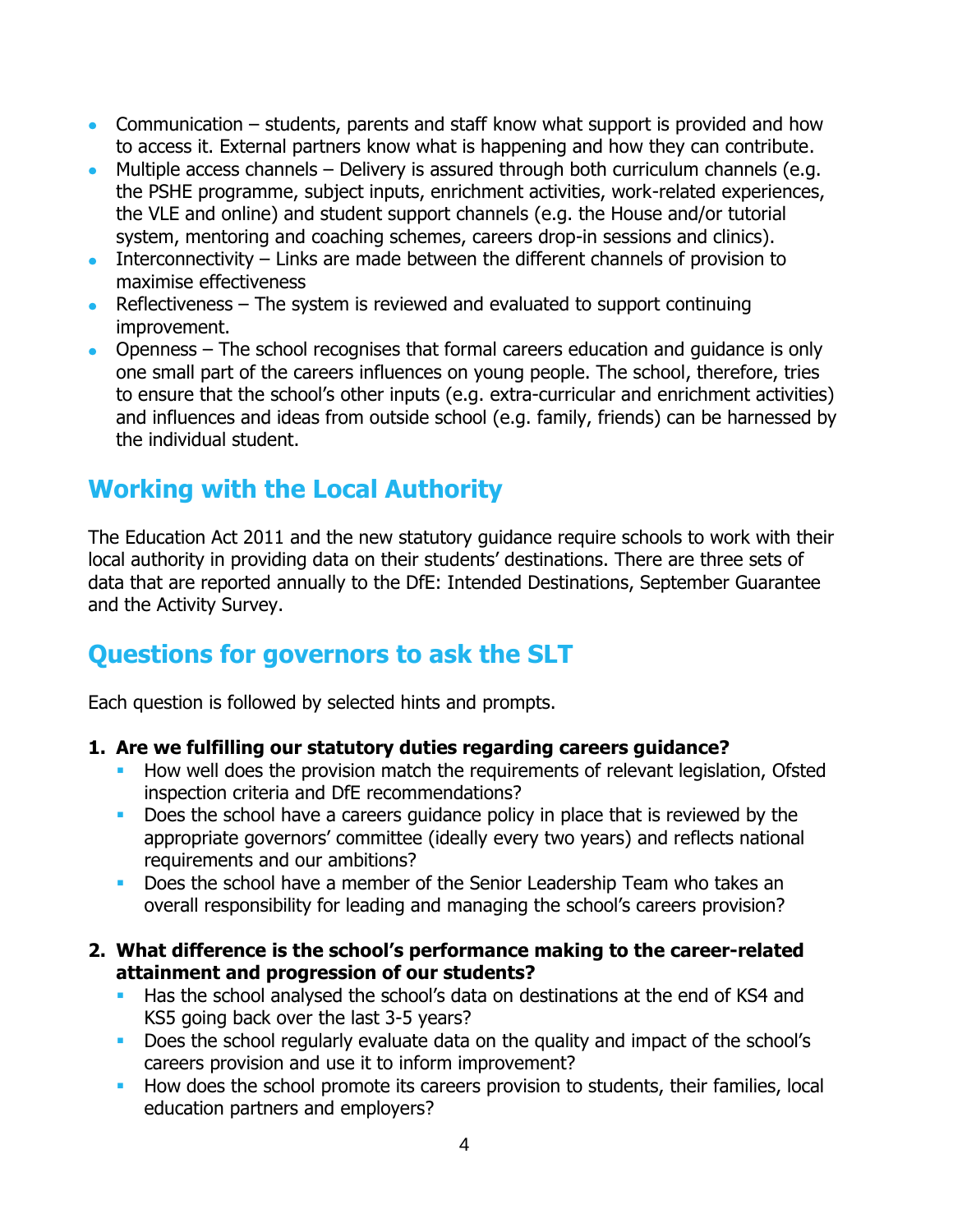- **3. What contribution is our careers provision making to school effectiveness and improvement?**
	- Does the school's annual careers delivery plan make clear how careers work will support the achievement of the goals in the school's improvement plan?
	- On which judgements made by Ofsted in Section 5 school inspections is the school's careers provision having a positive impact?
- **4. Have we allocated sufficient resources to meet our duty and are we getting value for money?**
	- How much does careers guidance cost the school?
	- How does the school procure, manage and review its careers guidance contract with an external provider?
	- What is the budget process for careers?
	- How does the school negotiate the contribution of other partners?

### **Glossary of terms**

| Apprenticeships   | An apprenticeship is a training and employment framework in<br>which an individual gains the experience and learns the<br>knowledge, skills and attitudes they need to become established<br>in a profession, trade or other area of work. Apprenticeships are<br>at different levels of difficulty: intermediate (level 2), advanced<br>(level 3) and higher (level 4)                                                                                                                                                                                                                                                                                              |
|-------------------|----------------------------------------------------------------------------------------------------------------------------------------------------------------------------------------------------------------------------------------------------------------------------------------------------------------------------------------------------------------------------------------------------------------------------------------------------------------------------------------------------------------------------------------------------------------------------------------------------------------------------------------------------------------------|
| Career            | The basic definition of a career is the sequence of positions and<br>roles held by a person in the course of their working life. This<br>definition refers to the information that is typically recorded on a<br>person's CV. A wider and more holistic definition would include<br>how a person feels about the experiences they have had on the<br>way and its impact on their life as a whole                                                                                                                                                                                                                                                                     |
| Careers education | Refers to taught activities and interventions in the planned<br>curriculum that lead to learning. The ACEG Framework of<br>careers and work-related education outcomes (CDI, 2013) is<br>widely used by schools to structure their provision. It is very<br>difficult to teach careers education well as a subject. The term<br>'career-related learning' is sometimes used to describe a looser<br>provision in which other learning may be dominant, e.g. career-<br>related learning in English. 'Career learning' is a useful term that<br>describes the learning of the career by a student taking a<br>vocational subject such as hairdressing or engineering. |
| Careers guidance  | This term has a multiplicity of meanings so it is important to<br>clarify the context in which it is being used. It can mean the<br>umbrella term for all the activities that make up a school's<br>careers provision, e.g. careers information, careers education,                                                                                                                                                                                                                                                                                                                                                                                                  |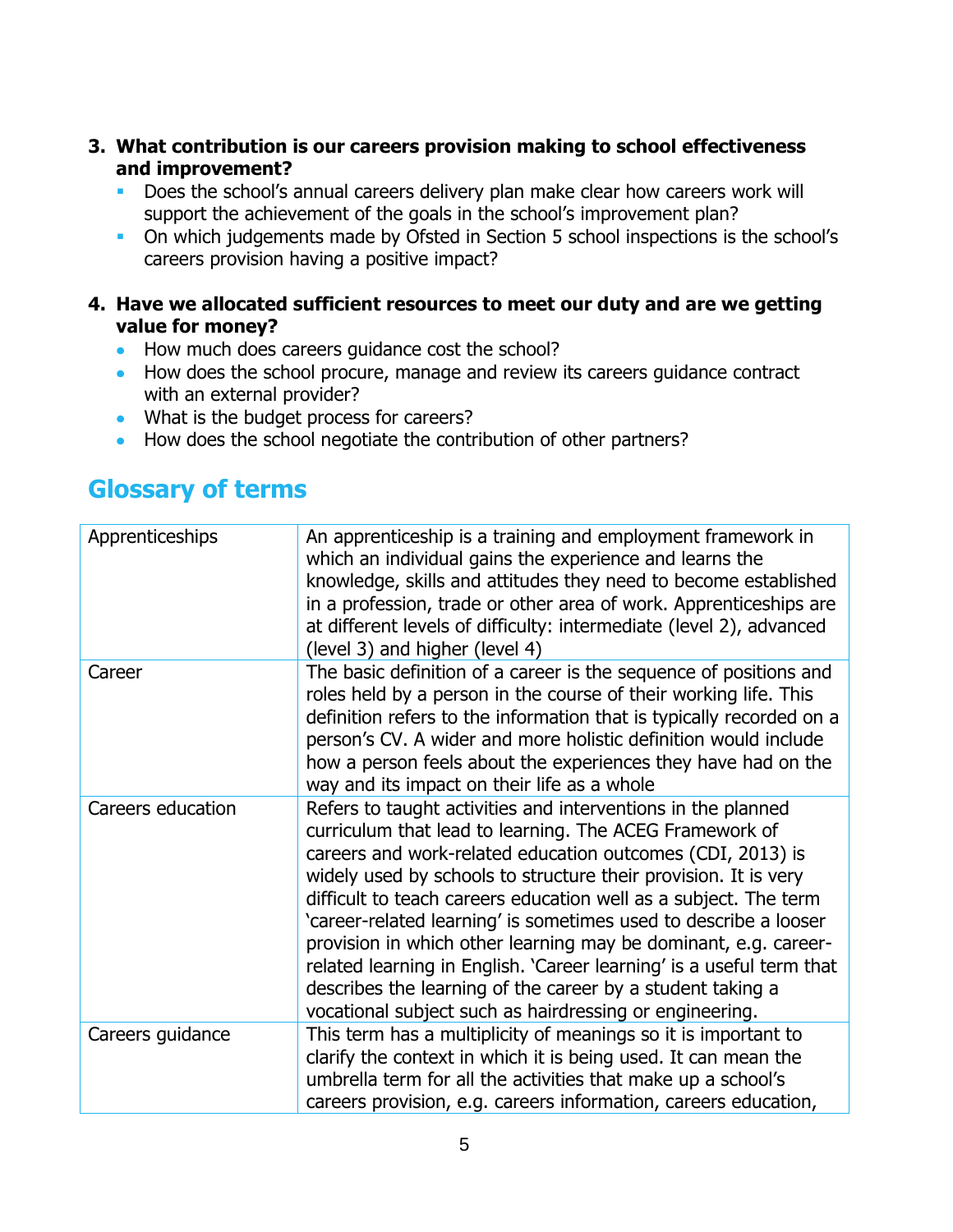|                      | work-related experiences, planning and recording progress,<br>coaching, mentoring, counselling, guidance. It can also be used<br>to refer to the range of helping and support activities for young<br>people. There is more to careers guidance than one-to-one<br>interviews or conversations. Small-group work and interventions<br>mediated by digital technology and social media tools are part of<br>emerging practice. Where the term 'advice and guidance' is<br>used, 'advice' refers to the straightforward help given to a<br>student and 'guidance' refers to the more complex and in-depth<br>help that some young people need. |
|----------------------|----------------------------------------------------------------------------------------------------------------------------------------------------------------------------------------------------------------------------------------------------------------------------------------------------------------------------------------------------------------------------------------------------------------------------------------------------------------------------------------------------------------------------------------------------------------------------------------------------------------------------------------------|
| Career skills        | Young people need career skills to manage their own careers<br>and to contribute to the well-being of themselves, their families,<br>the communities and the wider society of which they are a part<br>and the environment and the economy. The school's careers<br>provision, therefore, needs to help individuals to develop their<br>self-efficacy, raise their aspirations, carry out career exploration,<br>become more adaptable and resilient, make decisions and<br>transitions, be more enterprising and be able to present<br>themselves well in applications and interviews.                                                      |
| <b>CEIAG</b>         | The shorthand used in education can be baffling to outsiders!<br>CEIAG stands for careers education, information, advice and<br>guidance.                                                                                                                                                                                                                                                                                                                                                                                                                                                                                                    |
| Coaching             | Coaching is a way of helping students to get the best out of<br>themselves. Coaches strengthen the motivation of individuals to<br>succeed and train them in the skills they need to achieve their<br>goals.                                                                                                                                                                                                                                                                                                                                                                                                                                 |
| Employability        | A young person is employable if they have the skills and<br>resources to get and maintain themselves in work. Many<br>different employability skills frameworks have been developed.<br>The key point from a careers perspective is that employability is<br>not just about possessing the skills that employers need. It is<br>about having the skills that employers are looking for and which<br>enable the individual to fulfil their aspirations in working life.                                                                                                                                                                       |
| Enterprise           | Showing initiative and being entrepreneurial are key qualities<br>and skills that enable individuals to contribute to the health of<br>the economy but which also help them design and manage their<br>own working lives                                                                                                                                                                                                                                                                                                                                                                                                                     |
| <b>Equality Duty</b> | The Equality Act (2010) offers protection to individuals and<br>groups that might otherwise experience stereotyping,<br>discrimination or prejudice in any area of their lives including<br>their careers and work. The 'protected characteristics' that apply<br>to young people are sex, race, disability, religion or belief,<br>sexual orientation, gender reassignment, pregnancy or<br>maternity. Schools are required to publish equality information<br>at least annually and to set their equality objectives at least                                                                                                              |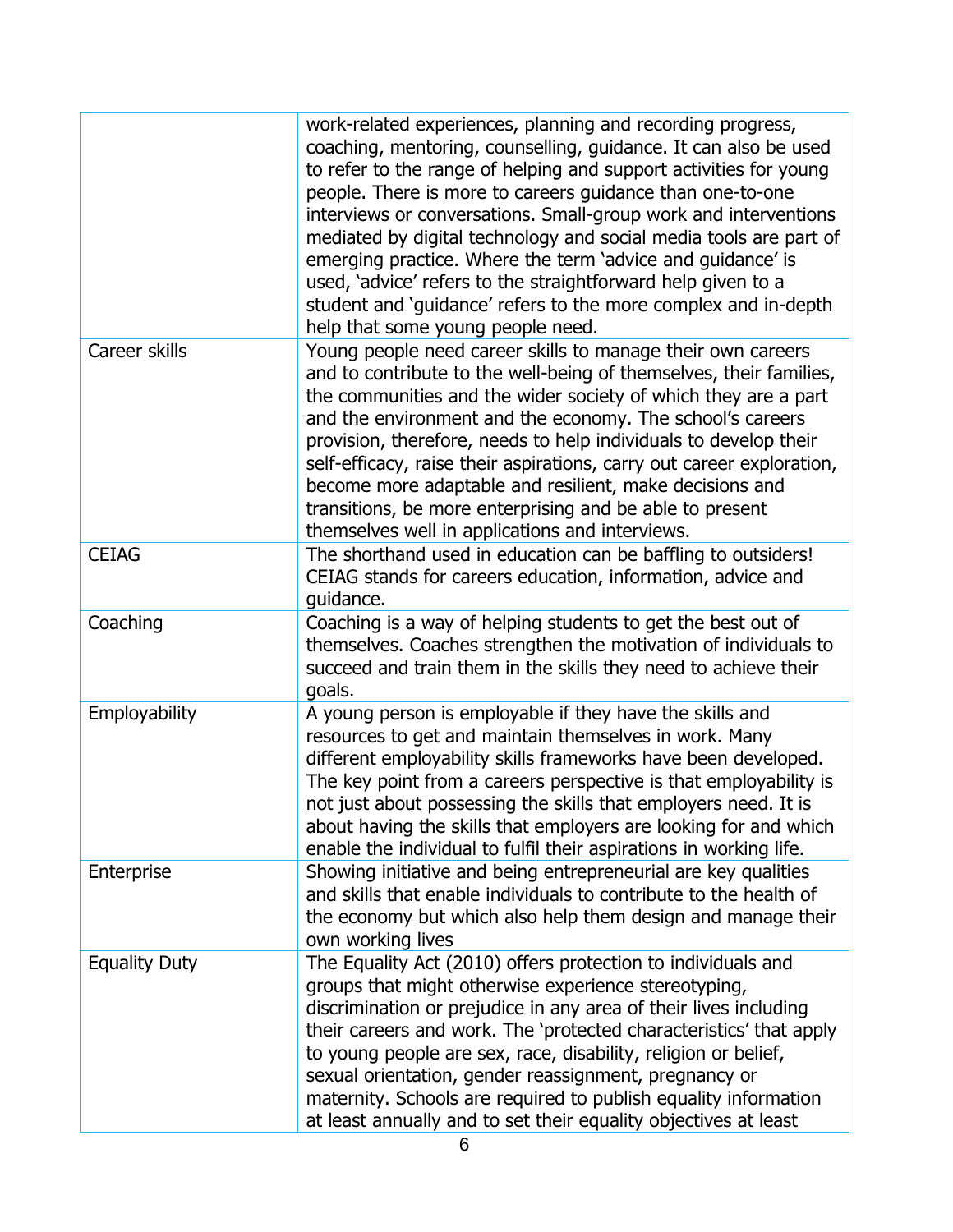|                       | every four years. It is vitally important that the performance of<br>the careers guidance duty is underpinned by the equality duty.                                                                                                                                                                                                                                                                                                                                                                                                                                                                                                                            |
|-----------------------|----------------------------------------------------------------------------------------------------------------------------------------------------------------------------------------------------------------------------------------------------------------------------------------------------------------------------------------------------------------------------------------------------------------------------------------------------------------------------------------------------------------------------------------------------------------------------------------------------------------------------------------------------------------|
| IAG                   | IAG refers to information, advice and guidance (see 'careers'<br>guidance' above)                                                                                                                                                                                                                                                                                                                                                                                                                                                                                                                                                                              |
| Impartial             | Impartial does not mean being neutral. It refers to putting the<br>interests of the young person before any other consideration.<br>Ofsted and the main associations of FE colleges have regularly<br>reported on how this principle has been infringed by a minority<br>of schools that seek to protect their sixth forms. Impartiality is<br>also compromised when school staff are ignorant of the full<br>range of opportunities available to their students at key decision<br>and transition points. What matters most to students is the<br>credibility of careers staff, e.g. Do they know what they're<br>talking about? Can they make things happen? |
| Independent           | In this context, independent means external to the school.                                                                                                                                                                                                                                                                                                                                                                                                                                                                                                                                                                                                     |
| Mentoring             | Mentoring is a planned programme in which a more experienced<br>individual helps one or more less experienced individuals to<br>develop and make progress in their learning and work.                                                                                                                                                                                                                                                                                                                                                                                                                                                                          |
| <b>PSHEe</b>          | Personal, Social, Health and Economic education. Schools often<br>have their own variant of this formulation. It refers to<br>programmes of study that are designed to promote personal<br>and social well-being and 'learning for life'. Aspects of careers<br>education may be delivered through PSHEe either in an<br>integrated way or as separate modules.                                                                                                                                                                                                                                                                                                |
| <b>SLT</b>            | Senior Leadership Team. It is important that a member of the<br>SLT has overall responsibility for careers work in the school and<br>can, therefore, ensure that the schools is providing appropriate<br>levels of support for all students but in particular for students<br>with protected characteristics, looked after children, young<br>carers, students with special educational needs and students for<br>whom the school receives the Pupil Premium.                                                                                                                                                                                                  |
| <b>STEM</b>           | A shorthand for 'science, technology, engineering and maths'.<br>STEM-related industries are vital to the success of the economy<br>and are the focus of a drive to overcome the problem of labour<br>shortages.                                                                                                                                                                                                                                                                                                                                                                                                                                               |
| Work-related learning | Work-related learning is learning about, for and through work.<br>Learning about work promotes economic and industrial<br>understanding. Learning for work promotes careers awareness<br>and employability. Learning through work promotes the use of<br>the world of work as a resource and a relevant context for<br>learning in all subjects.                                                                                                                                                                                                                                                                                                               |